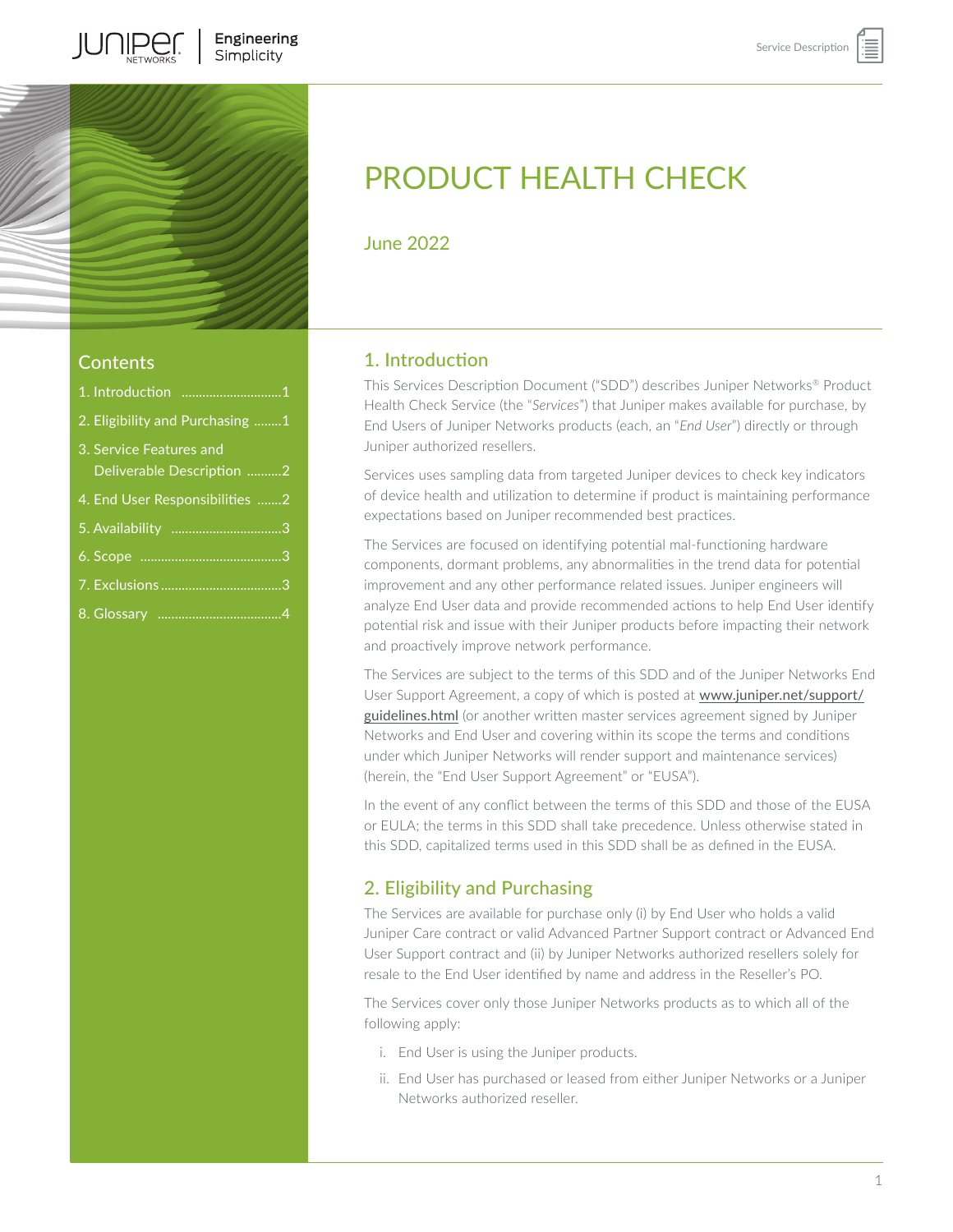- <span id="page-1-0"></span>iii. The Juniper products are identified in the PO(s) for the Services placed with Juniper; and
- iv. The Juniper products and the address of their installation site have been properly registered with Juniper by serial number

The Service can be purchased by the End User using any one of the following methods:

- i. The service specific SKU and corresponding list price on the Juniper published price list; or
- ii. Using Flexible Services Credits with value equivalent to the list price of the Services specific SKU on Juniper published price list; or
- iii. By redeeming specific number of Advanced Services Credits (ASC) for one time or quarterly version of the Services respectively.

Note, however, that in some scenarios (e.g., language services), the purchase price for Services may exceed what is set forth on Juniper's published price list. For further information, please contact your local Juniper partner, Juniper Networks field sales manager, or your assigned Juniper service business manager.

## 3. Service Features and Deliverable Description

As part of this Service, Juniper will use commercially reasonable efforts to provide End User with the following:

#### 3.1. Device Data Collection and Analysis

Juniper engineers will work with the End User to collect sample device data and analyze the data to determine areas of improvement. Juniper engineers will perform the following key activities:

- **3.1.1.** Discuss and understand End User's existing network design, architecture and configuration.
- 3.1.2. Provide instructions to the End User to collect required data from End User's network based on the network criticality, stability, performance concerns and other priorities.
- **3.1.3**. Review Juniper device data collected and analyze key device health indicators to identify potential hot- spots or problem areas in the network, for example:
	- JUNOS<sup>®</sup> devices: CPU utilization, Memory utilization, Task Memory, Chassis and System Alarms, Media utilization, Packet Forward Engine Traffic and Error Check, Routing and Switching Table Check, etc.

**3.1.4**. Notify the End User in advance if of any critical issues found during the process that may have an immediate impact on End User's network. Provide the End User with a workaround or solution if available and assist JTAC on issue resolution.

#### 3.2. Optimization Recommendation

Juniper engineers provide recommendation to optimize End User's network health and utilization based on suggested best practices. A written Product Health Check report will be delivered to the End User as the key deliverable of the Service. Juniper engineers will perform the following key activities:

- 3.2.1. Provide recommendations on appropriate solutions or workaround to identified problem areas.
- 3.2.2. Identify performance trend and provide recommendation on areas for improvement.
- 3.2.3. Deliver a written report with a summary of key findings and recommendation.
- 3.2.4. If requested, conduct a call with the End User to review the findings and recommendations

#### 4. End User Responsibilities

Juniper Network's obligation to provide the applicable Service is conditional upon End User meeting the following obligations. The provision of the Service assumes that End User will:

- Provide information on the current network design, software releases and current configurations running in their network infrastructure. Also, when requested by Juniper to enable delivery of the Service deliverables mentioned in this offering
- With the guidance from Juniper Network technical documentation, the End User shall collect the necessary device data using Juniper provided software tool and upload the collected data in a Juniper specified location
- Provide any business or technical constraints End User may have
- Provide a primary and backup technical contact who will be responsible for providing the network information required for the service deliverables in this offering
- Participate in ongoing communications with Juniper Networks' primary contact(s) that will help in the delivery of the service deliverables in this offering
- Ensure that the requirements identified for the proper working of the Juniper Networks' solution are in place. These requirements may be documented in the product documentation or user guides or additional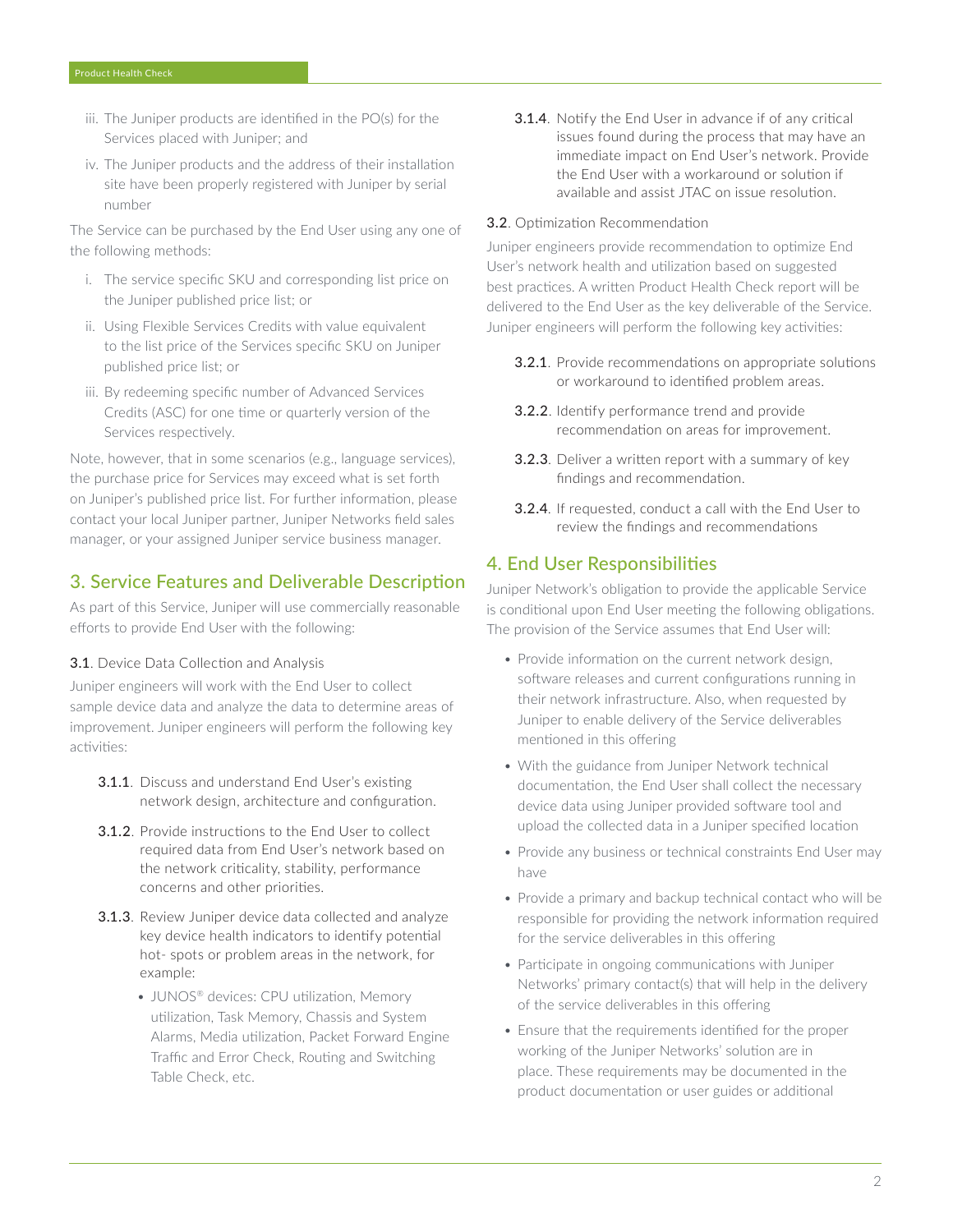<span id="page-2-0"></span>recommendations communicated by the Juniper Networks team from time to time for proper delivery of Juniper Networks' services.

- Advise Juniper of any Information Juniper may reasonably request about the execution of the Services throughout the delivery of Services. If third party participation and cooperation is required in order for the End User to perform the End User responsibilities, End User shall be responsible for securing such participation and co-operation.
- End User shall provide written notice to Juniper Networks as soon as it becomes aware or has reason to believe that End User will not meet any of the End User responsibilities.

#### 5. Availability

- Services shall be delivered remotely from an authorized Juniper location unless otherwise specified in writing.
- All Services deliverables in this offering are available in English only unless otherwise specified in writing by Juniper
- Services are available (excluding countries listed in Group E under the U.S. Export Administration Regulations (currently, Cuba, Iran, North Korea, Sudan, and Syria) and any other countries as to which the furnishing of such Services may be prohibited by law or regulation.
- Service shall be delivered during the hours of 9:00 a.m. to 5:00 p.m., local time, Monday through Friday, excluding Juniper observed holidays.
- Juniper's obligation to perform any particular Services hereunder is contingent upon Juniper receiving from End User such cooperation, network access, consents, information, and materials that Juniper may reasonably request to enable Juniper's proper and efficient performance of such Services and to enable Juniper to do so in compliance with all applicable laws and regulations.

#### 6. Scope

- 6.1. End User understands and agrees that Juniper Networks may, in its sole discretion, subcontract the performance of certain parts of the Services
- 6.2. The unit price for this Services is limited to one (1) report. The number of reports needed is determined by hardware platform, configuration technology functions (e.g., BNG, Core and Edge or Others) and target software version. The grouping of the JUNOS® only products for the purpose of creating one (1) report is defined as following:
- Juniper Networks M Series, T Series, and MX Series – MX-BRAS \*
- PTX Series: PTX3000, PTX50000, PTX10008
- SRX Series: SRX1000s, SRX3000s, SRX5000s
- EX Series: EX2000s, EX4000s, EX8000s, EX9000s  $-$  EX9200  $*$
- ACX Series: All

*\* A separate report is required for this Juniper product as it cannot be grouped in one (1) report. For further information, please contact your local Juniper partner, Juniper Networks field sales manager, or your assigned Juniper service business manager.*

- 6.3. The number of devices in the report is limited to number of devices collected by the collection tool (up to 100 devices)
- 6.4. Report requires a minimum data collection period of 2 weeks or maximum 1 month.
- 6.5. This Service scope is limited to Juniper devices health check only and does not include network level performance analysis.

### 7. Exclusions

Juniper Networks is not obligated to provide services for any of the following:

- JUNOS® OS Evolved (EVO) is not supported at this time.
- Problems with Products or software or parts thereof that are past their End of Support (as provided for in Juniper's EOL/EOS Policies) date
- Unauthorized third-party products
- Gray market products
- End User or third party modified software code
- Lab Testing \*\*
- Code Upgrade Support \*\*
- Maintenance window assistance \*\*

*\*\* Separate services offerings available. For further information, please contact your local Juniper partner, Juniper Networks field sales manager, or your assigned Juniper service business manager*

### 8. Glossary

JTAC: Juniper Technical Assistance Center